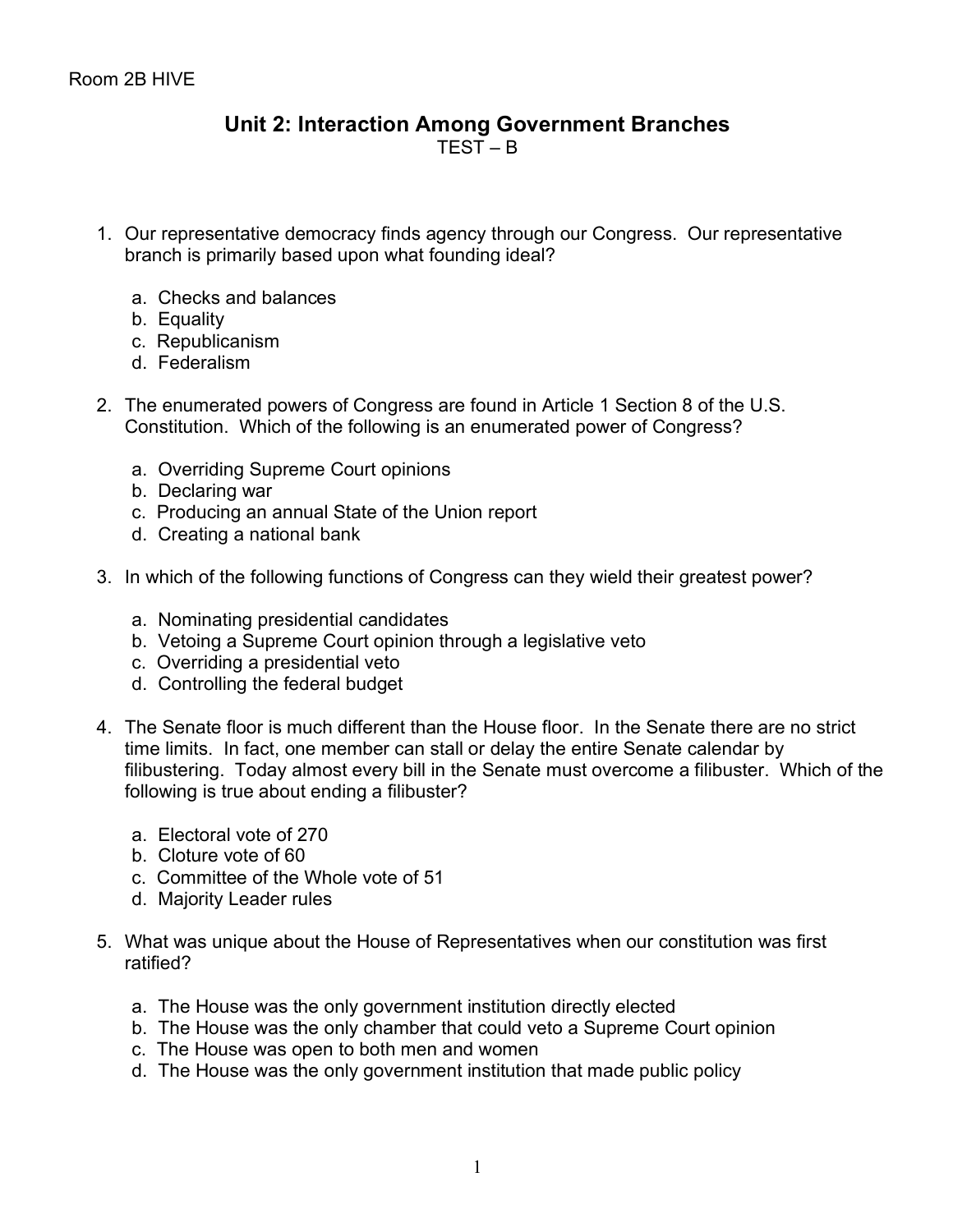- 6. Who holds the most powerful leadership position in the Senate?
	- a. Speaker
	- b. Majority leader
	- c. Majority Whip
	- d. Chair of the Caucus
- 7. Congress at work is Congress in committee. Expertise and specialization are built by Congressional members by serving on these committees
	- a. Standing
	- b. Conference
	- c. Select
	- d. Special
- 8. Certain federal budget line items receive mandatory funds each year. Which of the following entitlement programs makes up a large majority of our federal budget?
	- a. Military
	- b. Education
	- c. Social Security and Medicare
	- d. Homeland Security
- 9. Approval ratings of Congress in recent years has been
	- a. Historically low
	- b. At historic norms
	- c. Historically high
	- d. Edging up from historic norms

Read the following passage and answer the questions that follow:

*By any measure, the modern Congress is a polarized one. In the past 40 years, more conservative Republicans have replaced retiring Republicans, and incoming Democrats have been more liberal than those that they replaced. The departure of Southern Democrats, once a stronghold of moderate views on issues besides civil rights, has exacerbated this trend. In the 1950s, political scientists complained that it was difficult to differentiate between the two parties. By the 1980s the parties in Congress were mostly differentiated, and today ideological overlap between the parties is essentially gone. Congressional polarization may be the most prominent stylized fact of American political science…*

10.Which of the following would characterize Congressional polarization today?

- a. Party platforms that differ from public policy positions
- b. Highly differentiated policy positions
- c. Efficient divided government
- d. Party leadership at odds with their own caucus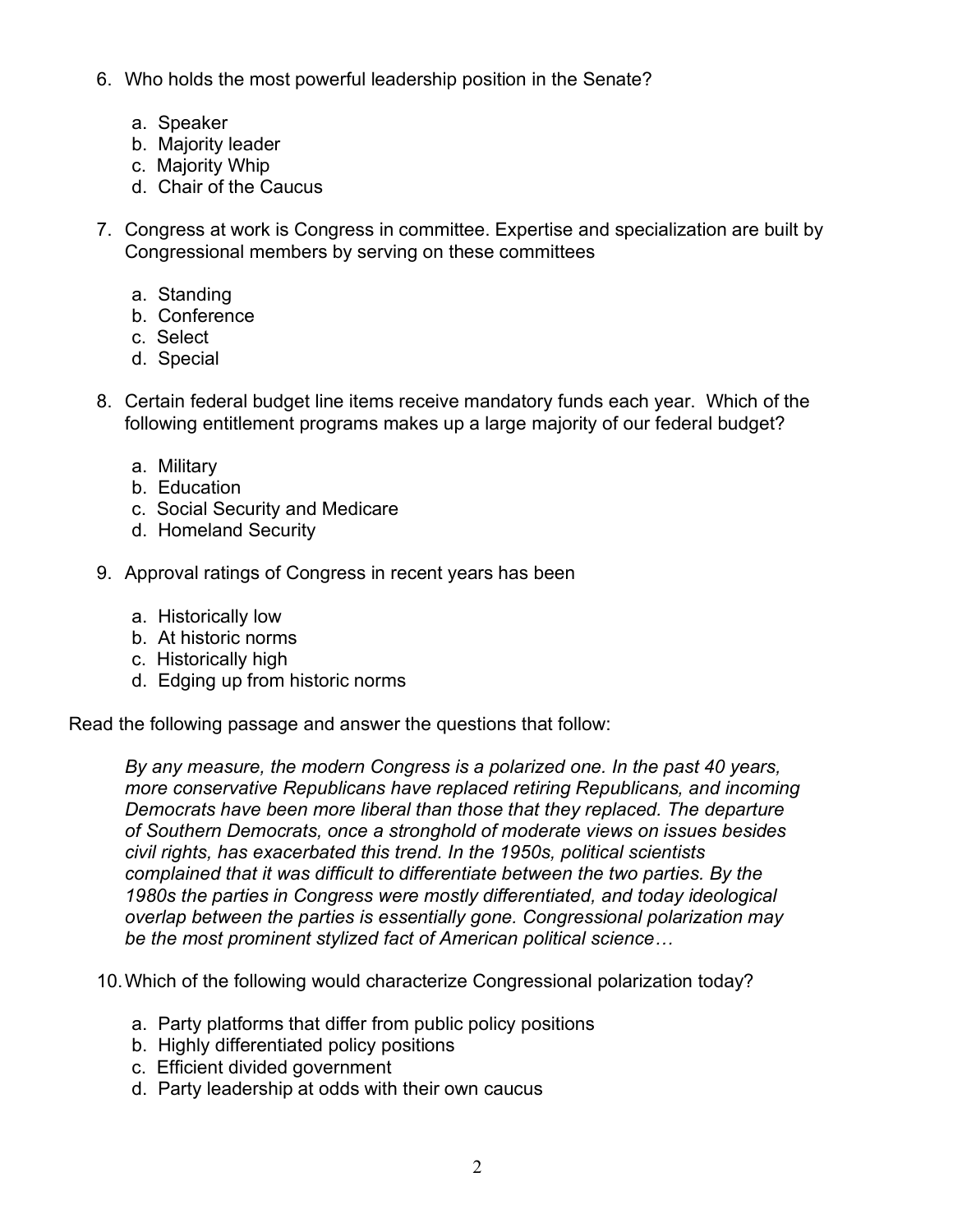- 11.According to the reading, which of the following was a leading cause of today's polarized Congress?
	- a. Regional realignments
	- b. Gerrymandering
	- c. Social media
	- d. Controversial candidate centered candidates
- 12.Drawing new congressional districts is called redistricting. What is it called when congressional districts are drawn by state legislators for political advantage?
	- a. Malapportionment
	- b. Gerrymandering
	- c. Reapportionment
	- d. Discharge petition
- 13.The presidency has been enhanced beyond its expressed constitutional powers. Which of the following would best exemplify this claim?
	- a. The Presidential signing-statement
	- b. The President as commander-in-chief
	- c. The President agenda setting through the State of the Union Address
	- d. The Presidential appointments of Supreme Court justices
- 14.When a president uses a "bully pulpit" he/she is
	- a. Serving out a term as a lame duck
	- b. Appropriately nominating his running mate
	- c. Well placed to veto a Congressional act
	- d. Uniquely positioned to persuade public opinion
- 15.Which of the following informal presidential power carries the same authority as law but without Congressional assent?
	- a. Executive Order
	- b. Executive Agreement
	- c. Executive Veto
	- d. Executive declaration of war
- 16. There are many limits placed on our president. Some are more formal. How did the 22<sup>nd</sup> Amendment limit the modern president?
	- a. Limited to a smaller cabinet
	- b. Limited to a diminished budget
	- c. Limited to 2 terms
	- d. Limited legislative authority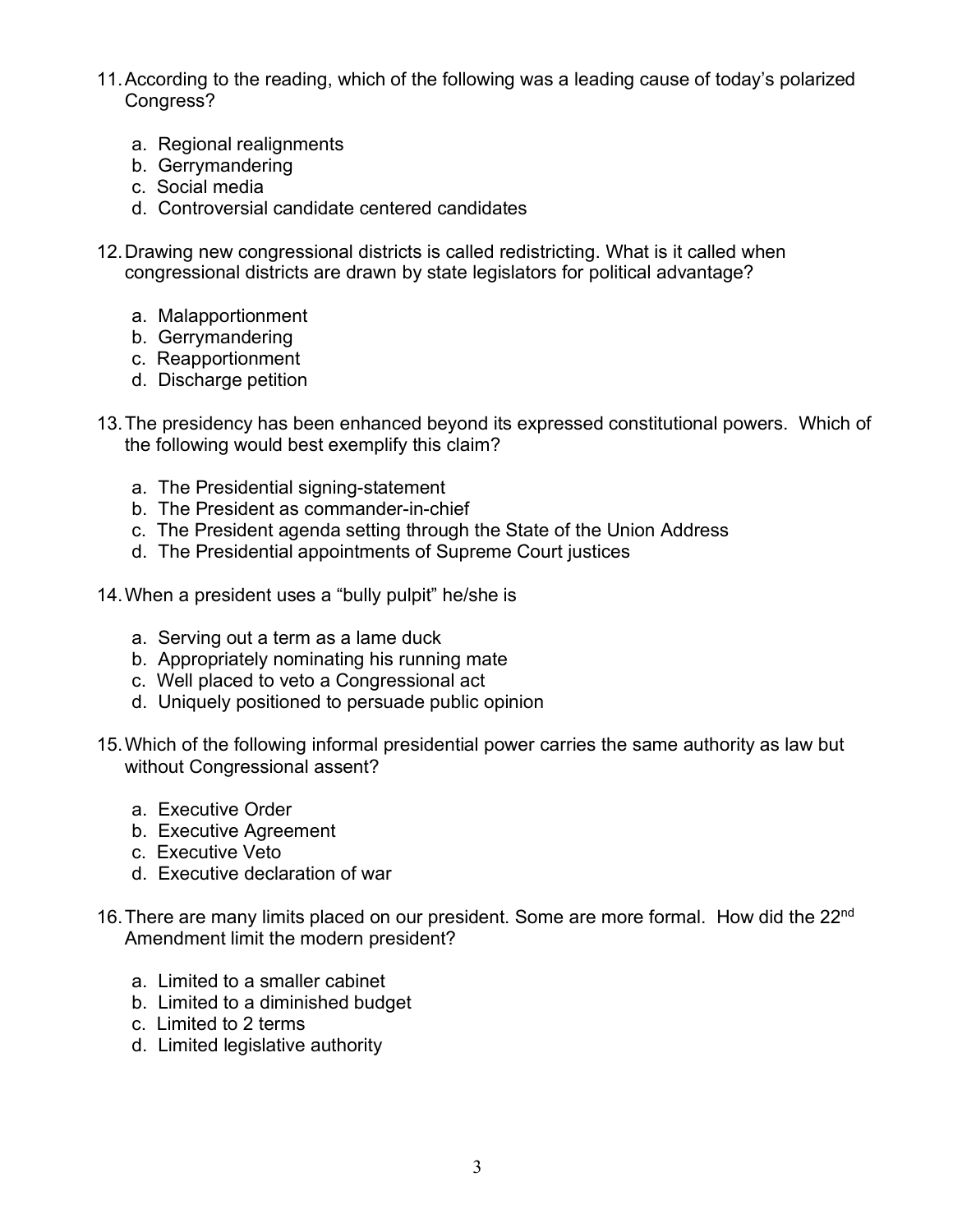17.Hamilton in Federalist 70 called for an "energetic president." What did he mean?

- a. Presidents should be charismatic
- b. Presidents should be able to act unilaterally
- c. Presidents should use their bully pulpit against Congress
- d. Presidents need to work harder than other political offices

18.In which public policy arena would presidents have the advantage over Congress?

- a. Changing court jurisdiction
- b. Passing a budget
- c. Foreign policy
- d. Educational policy
- 19.Presidents are required by the U.S. Constitution to fill vacated seats on the Supreme Court. Who is responsible to confirm these appointments?
	- a. House of Representatives
	- b. U.S. Senate
	- c. Congress both House and Senate
	- d. Department of Justice
- 20.In both divided and unified governments presidents clash with Congress. Agenda setting and passing public policy is never easy. Which of the following tends to be the biggest hurdle to passing meaningful public policy?
	- a. Public opinion
	- b. Foreign agents
	- c. The Cabinet
	- d. State governments
- 21.We have, in more recent years, come to expect much more from our president. The President of the United States has to wear many hats. Today's modern president is expected to fulfill many different roles. Which of the following would be an example of the president serving as Chief of Party?
	- a. Overseeing electoral strategies
	- b. Mobilizing troops
	- c. Serving as ceremonial leader like a King
	- d. Vetoing legislation
- 22.We have, in more recent years, come to expect much more from our president. The President of the United States has to wear many hats. Today's modern president is expected to fulfill many different roles. Which of the following would be an example of the president serving as Chief of State?
	- a. Overseeing electoral strategies
	- b. Mobilizing troops
	- c. Serving as ceremonial leader like a King
	- d. Vetoing legislation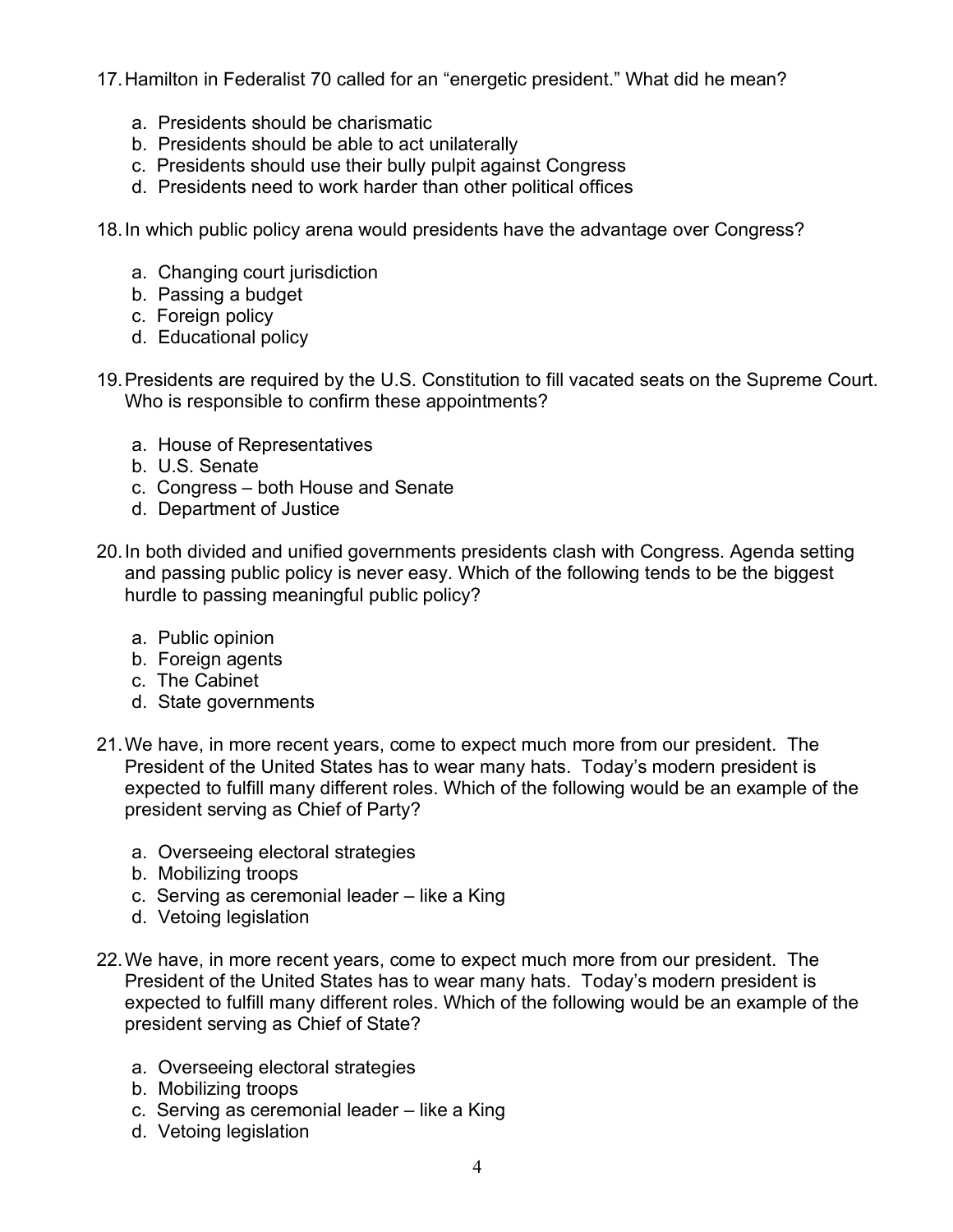Read the following passage and answer the questions that follow:

*The modern president sits atop a vast military and civilian bureaucracy capable of generating laws, adjudicating disputes, and executing policy. No other governing officer has available such an immense range of resources and legal tools to shape the everyday lives of Americans. No other governing office is as visible a representation of Americans. No other governing office is as visible a representation of American constitutional aspirations. Presidents shape not only specific national policies but also normative conceptions of constitutional meaning, each capable of mobilizing people and resources. Moreover, through the constitutional visions they articulate, presidents seek legitimacy for the practices that further their policies. Rooted in constitutional claims, new policy directions find legitimacy in their coherence with our constituted past. A political reward for winning the presidency is the ability to use the office's substantial public voice to persuade others to see the national community in a way that furthers the office holder's preferred vision. Marshaling party and patronage, the modern president has the ability to communicate to the American people through many voices utilizing all the tools of modern media communications. In turn, when people seek government action, the president is the most direct recipient of the public's attention.*

- 23.Which of the following make up the "immense range of resources" available to modern presidents?
	- a. Trillion-dollar budgets
	- b. Billionaire Cabinet members
	- c. Party support in Congress
	- d. Military and civilian bureaucracy
- 24.Today when people seek government action, despite what our constitution might say, they are most attentive to?
	- a. The Congress
	- b. The President
	- c. The Courts
	- d. The Media
- 25.The Constitution requires presidents to give an annual State of the Union address. What has been the traditional importance of this Address?
	- a. Agenda setting
	- b. Election campaigning
	- c. Bully the opposing party
	- d. Fund raising for the party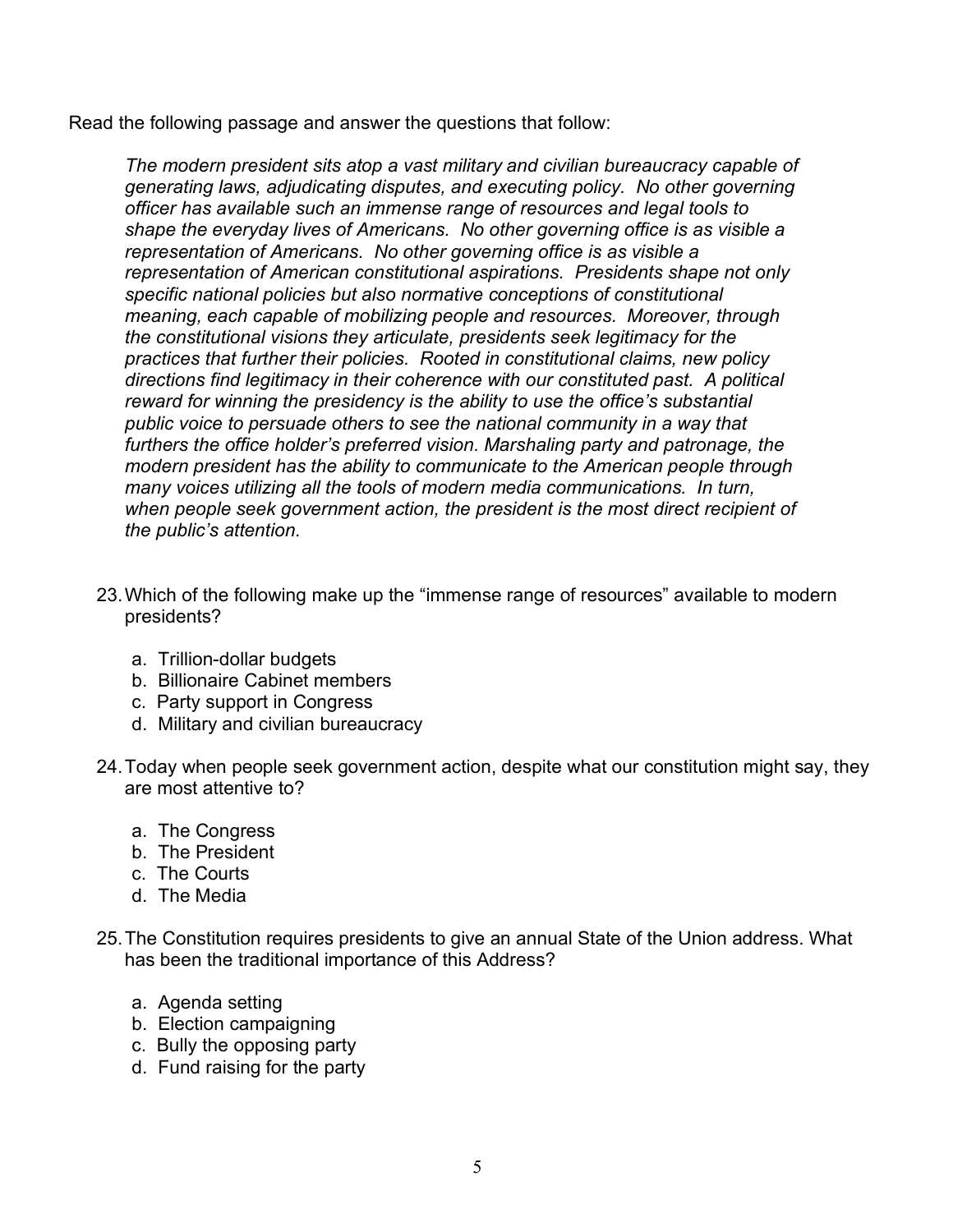- 26.Michael Novak has written, "If we are to reform the presidency, the heart of the matter is the president's power over reality, his symbolic power. The social reality of the U.S. cannot be left to definition by one man alone." What is most responsible for the modern president's power over perception?
	- a. The ability to travel the world in a matter of hours
	- b. Modern technologies including social media
	- c. An uneducated and illiterate populace
	- d. Congressional gridlock

## 27.A 24/7 media cycle has

- a. Created a love/hate relationship with presidents
- b. Made it impossible to be an effective president
- c. Allows the president to build deceptively high approval ratings
- d. Has recently been ruled unconstitutional by the Supreme Court
- 28.Modern communications have helped to create for all presidents a permanent campaign. Which of the following would be an example?
	- a. President Tom appointed a political advisor to serve in his White House office.
	- b. President Tom chose to invade Iraq.
	- c. President Tom appointed a member of the opposition party as Secretary of State.
	- d. President Tom chose to visit England to help them overcome a natural disaster.
- 29.Article III of the U.S. Constitution did not say much. It established a judicial branch but left the details out. Who was responsible for creating our first courts and establishing their jurisdiction?
	- a. The Congress c. The Courts
	-
- 
- b. The President d. The Department of Justice
- 30.The design of the judicial branch protects the Court's independence as a branch of government, and the emergence and use of judicial review remains a powerful judicial practice. Which of the following best guards the Court's independence?
	- a. Advise and consent of the Senate
	- b. Presidential litmus tests
	- c. Limited media coverage
	- d. Life terms for federal judges
- 31.Marbury v. Madison (1803) has become a court weapon propelling it into the political limelight. What constitutional principle was established in the seminal court case?
	- a. Selective incorporation
	- b. National supremacy
	- c. Judicial review
	- d. Free speech applied to symbolic speech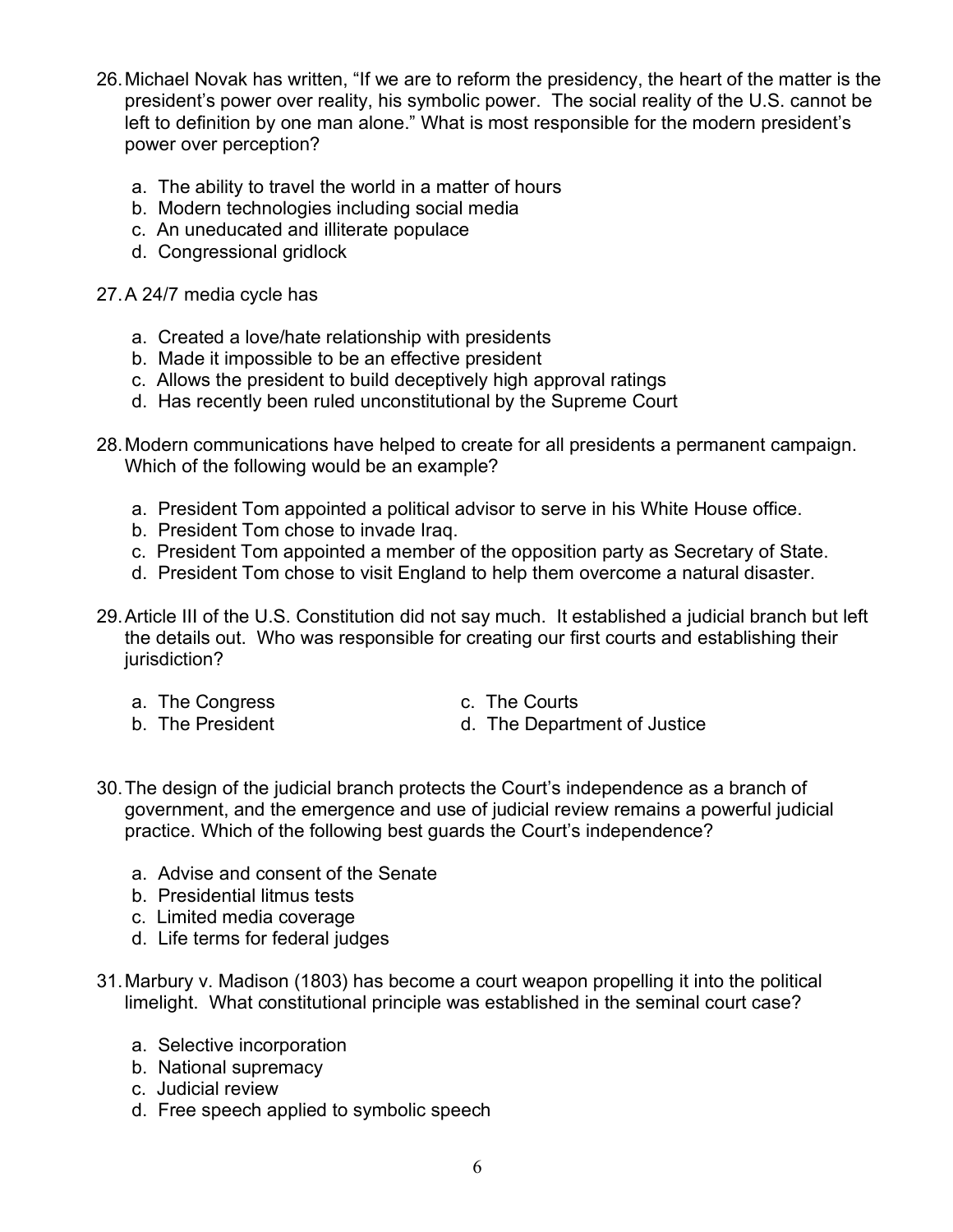- 32.Former Chief Justice Charles Evans Hughes wrote, "We are under a Constitution, but the Constitution is what the judges say it is." This kind of court confidence might have surprised Alexander Hamilton but it does not seem to bother you and I. The federal judiciary is no longer "the least dangerous branch." It may be the most dangerous. What Federalist essay foreshadowed a powerful judicial branch?
	- a. Federalist 10
	- b. Federalist 51
	- c. Federalist 70
	- d. Federalist 78
- 33.The bedrock of the American legal system is justice for all. Throughout our history we have committed to equality under the law. An important pillar of this system is the use of legal precedence. What is the Latin word for basing legal decisions on previous cases?
	- a. Stare decisis
	- b. Writ of certiorari
	- c. Voir Dire
	- d. Ex Post Facto
- 34.Ideological changes have dramatically impacted both the composition and outcomes of Supreme Court decisions. This recent case exposed the conservative bent of the Supreme Court in the area of campaign finance by permitting corporations to give unlimited soft money to campaigns?
	- a. McCulloch v. Maryland
	- b. McDonald v. Chicago
	- c. Gitlow v. New York
	- d. Citizens United v. FEC
- 35.When the court does deviate from precedent it can be accused of becoming a policy-making institution. Here again we see why the court is no longer "the least dangerous branch." The Court has evolved into an important political force. Where is this most scene today?
	- a. Controversy over Senate confirmation of federal judges
	- b. Larger and larger court docket
	- c. Televised oral arguments
	- d. The number of cases that are no longer enforced by Congress

36.The technical word for a court's decision-making process is called?

- a. Jurisdiction
- b. Jurisprudence
- c. Jurisdictive
- d. Juristic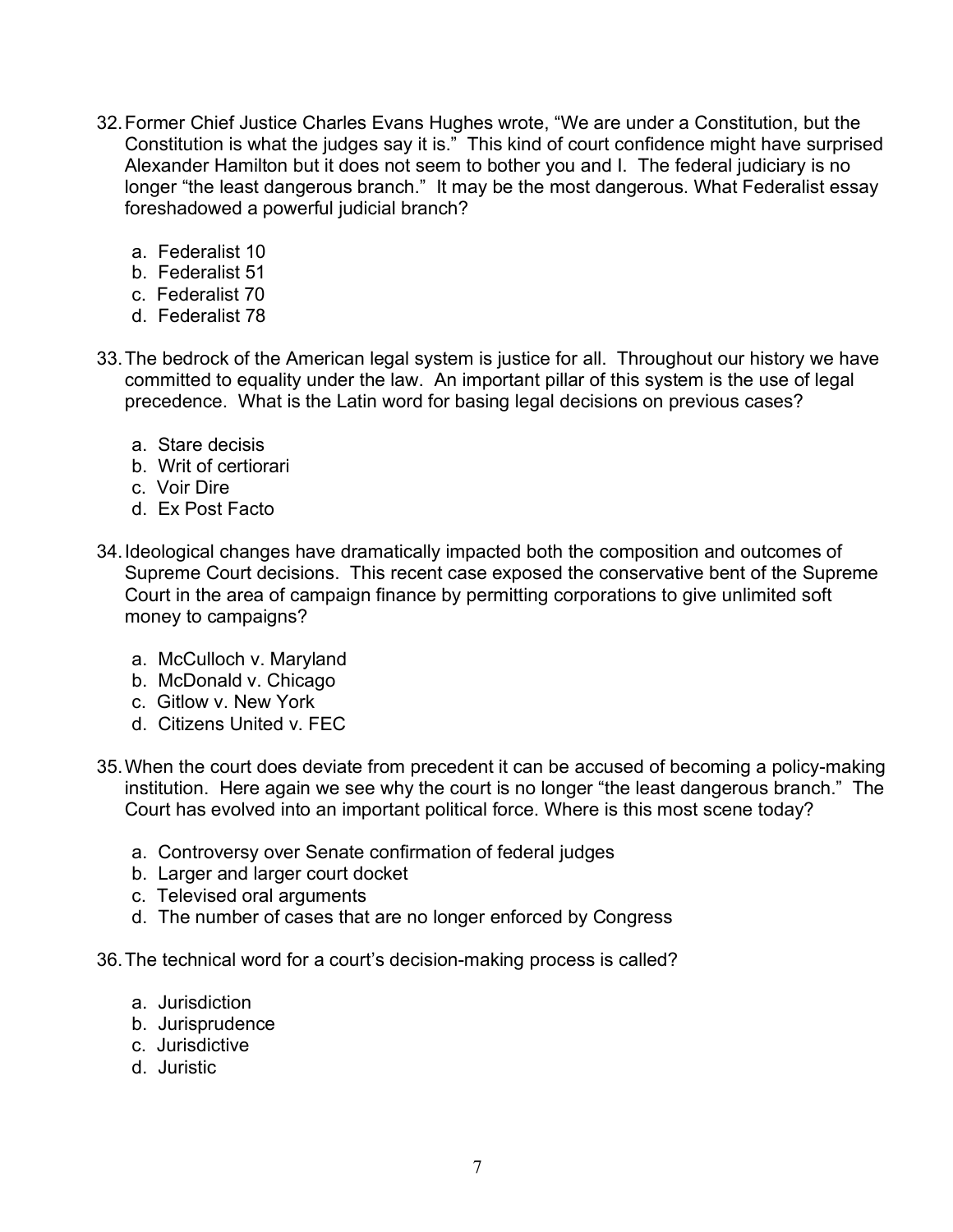37.Which of the following would be an example of a federal judge practicing judicial restraint?

- a. Judge Tom ruled based on his study of the historic background of the law in question
- b. Judge Tom ruled based on his personal experience with a similar issue
- c. Judge Tom ruled based on his attempt to counter a civil injustice
- d. Judge Tom ruled based on his liberal background

38.Which of the following would be an example of a federal judge practicing judicial activism?

- a. Judge Tom ruled based on his study of the historic background of the law in question
- b. Judge Tom ruled based on his personal experience with a similar issue
- c. Judge Tom ruled based on his principled constitutional study
- d. Judge Tom ruled based on his conservative background

39.How does federalism limit the U.S. Supreme Court?

- a. Jurisdictional limits
- b. States are not bound to comply with U.S. Court precedent
- c. Governors are opening critical of partisan justices
- d. Stare decisis

40.How can Congress counter a widely unpopular Court opinion?

- a. Passing a Constitutional amendment
- b. Enacting new legislation
- c. Forcing justices to resign
- d. Moving up the date of critical elections
- 41.The federal bureaucracy is a powerful institution implementing federal policies with sometimes-questionable accountability. The Civil Service Act of 1883 eliminated
	-
	- a. Patronage c. The Cabinet
	- b. The merit system d. The organized hierarchy
- 

42.The Department of State is primarily responsible for

- a. Monetary policy
- b. Foreign policy
- c. National security
- d. Public education
- 43.The EPA, the Environmental Protection Agency, develops policies and programs to clean our environment. The EPA is an example of
	- a. A Cabinet agency
	- b. An Independent Agency
	- c. A Government Corporation
	- d. The White House Office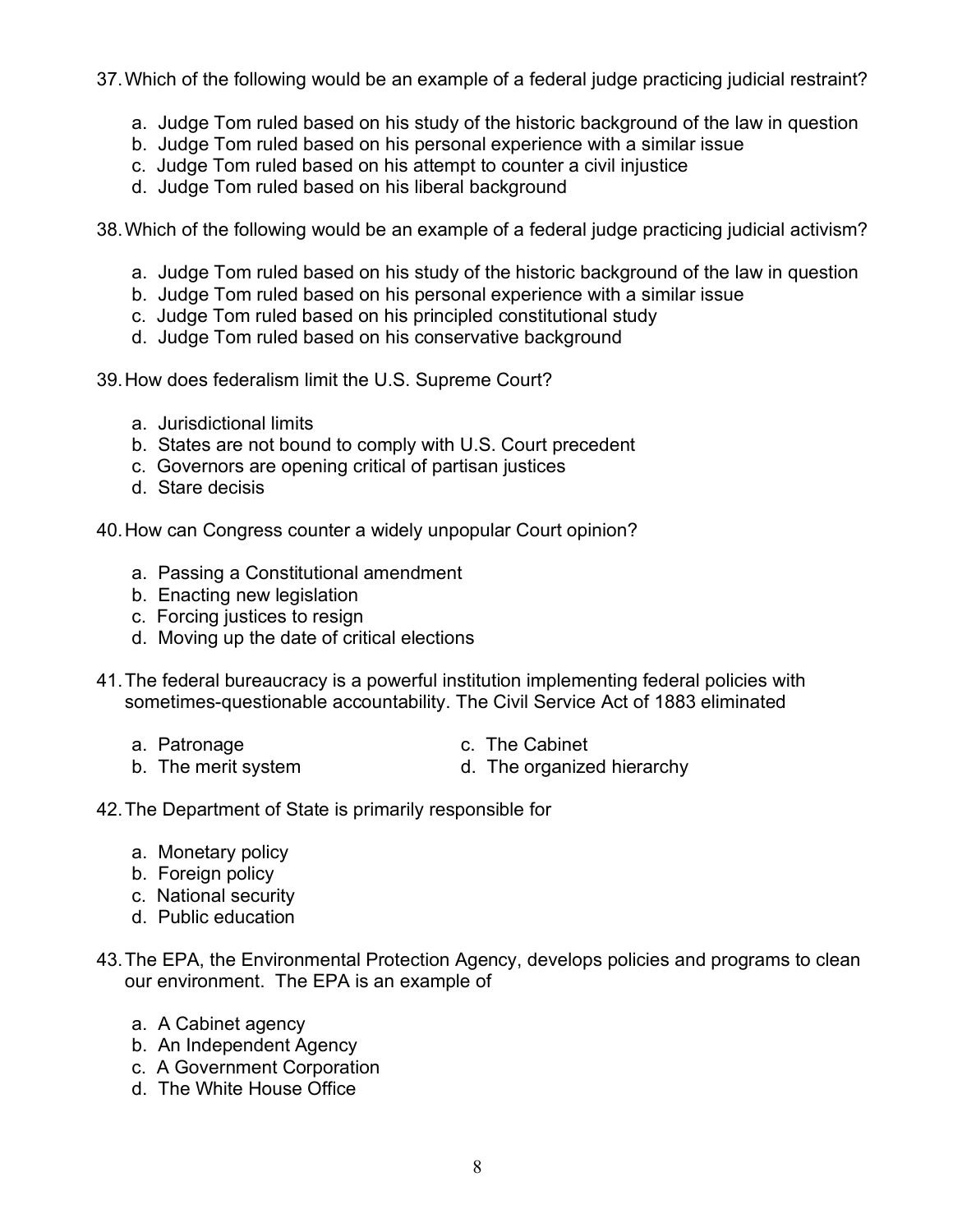44.Which of the following make up the three points to an Iron Triangle?

- a. Private corporation; Congressional committee; Interest Group
- b. State commission; Executive Agency; Interest Group
- c. Congressional committee; Executive Agency; Interest Group
- d. Congressional committee; Interest Group; PAC

Read the following passage and answer the questions that follow:

*Bureaucrats are powerful political actors because they have some flexibility as they interpret the law and implement public policy. For instance, police officers overlook some offenses during their shifts and welfare caseworkers decide the order and speed with which applicants receive their benefits. Of course, the actions of police officers and caseworkers, like all bureaucrats, are at least theoretically bound by the law. The point is not that bureaucrats are rogue actors but that they have some latitude as they make decisions.*

- 45.What is the primary claim of this passage?
	- a. Bureaucrats have grown weaker
	- b. Bureaucrats have discretion
	- c. Bureaucrats have grown dependent upon public opinion
	- d. Bureaucrats have too much power
- 46.If bureaucrats can write policy, implement policy and interpret policy what constitutional principle are they jeopardizing?
	- a. Popular sovereignty
	- b. Separation of powers
	- c. Federalism
	- d. Republicanism

Read the following passage and answer the questions that follow: Philip Hamburger has recently written,

> *After absolute power was defeated in England and America, it circled back from the continent through Germany, and especially through Prussia. There, what once had been the personal prerogative power of kings became the bureaucratic administrative power of the states. The Prussians were the leaders of this development in the 17th and 18th centuries. In the 19th century they became the primary theorists of administrative power, and many of them celebrated its evasion of constitutional law and constitutional rights.*

- 47.The defeated prerogative kingly power during our revolution has been surprisingly replaced with our modern
	- a. Administrative State
	- b. Presidency
	- c. Judicial Branch
	- d. Plebiscite government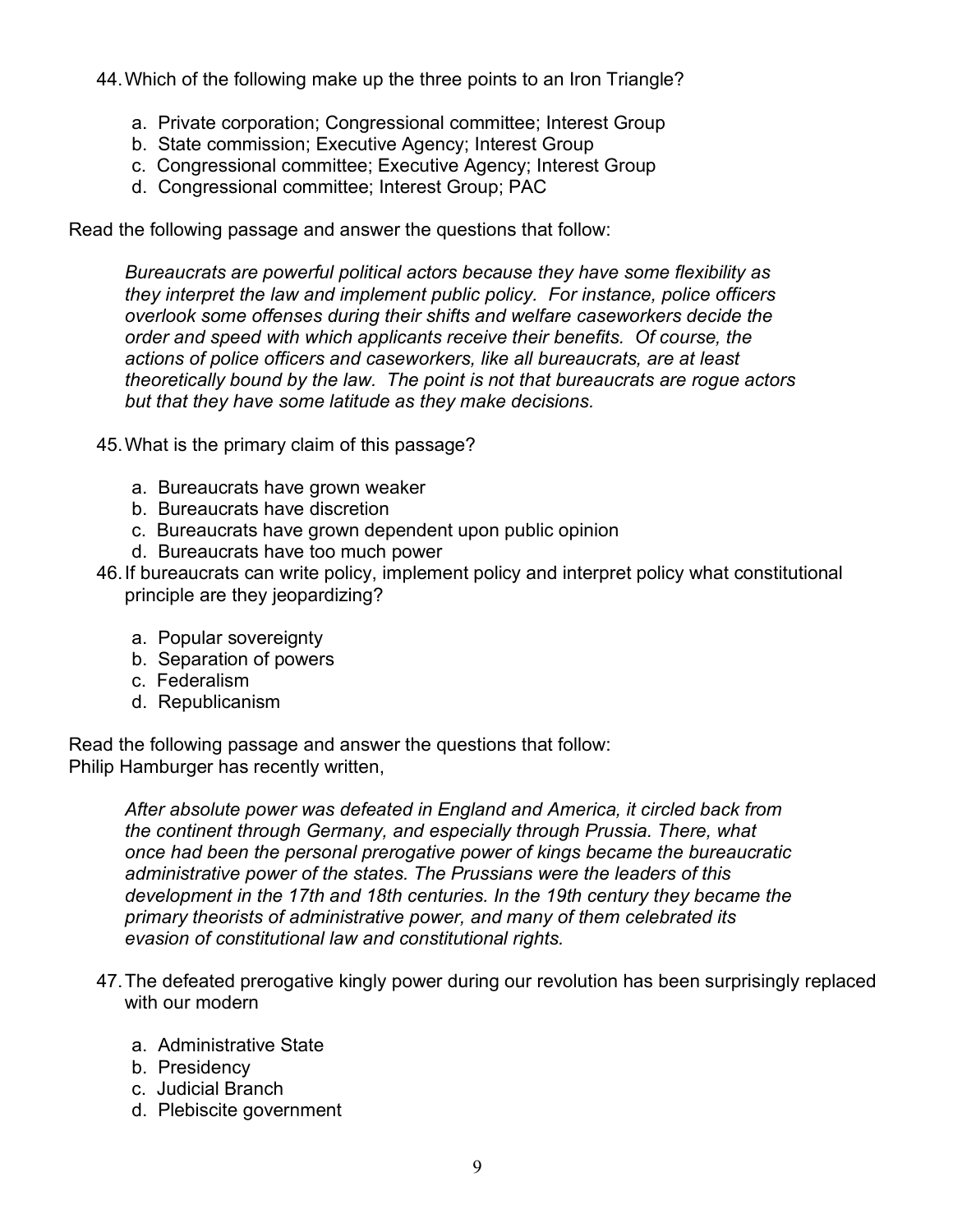48.What founding principle is most at risk with a strong federal bureaucracy?

- a. Constitutionalism c. Federalism
- 
- b. Liberty and Order **d. Representative democracy**

- 49.How does Congress best play the role of "watchdog on the Hill"?
	- a. Strategic use of the necessary and proper clause
	- b. Exercising its authority to regulate interstate commerce
	- c. Declaring war
	- d. Federal budget

50.If the president has the "Power of the Sword," Congress has the

- a. Power of the Courts c. Power of the People
- b. Power of the Purse d. Power of the Litigators
- 51.A recent political scientist has claimed that Congress' policing of executive activity looks more like firefighting. Legislators, it is argued, "jump into action" only when enough alarm is raised by outside groups. It appears then, that if we want an attentive Congress "we the people" will need to be more attentive. Or in other words
	- a. Democracy works best when we the people pay attention
	- b. Democracy works best when foreign governments hold us accountable
	- c. Democrats are more likely to practice Congressional oversight than Republicans
	- d. Republicans are more likely to practice Congressional oversight than Democrats
- 52.Madison in Federalist 51 understood the importance of Congressional oversight. What constitutional principle did he espouse in Federalist 51?
	- a. Constitutionalism c. Federalism
	- b. Checks and Balances d. Independent judiciary
- 53.The power to write the law is vested in our Congress. The power to enforce the law is vested in our President. What "vesting clause" advantage does the president have?
	- a. Presidents can appoint judges without being checked
	- b. Presidents' are not independent like the judiciary
	- c. The President is a unitary person. Easier to set agendas.
	- d. Congressional approval ratings are too high to escape scrutiny
- 54.The Office of Management and Budget (OMB) plays a crucial role in presidential power. What is the primary duty of OMB?
	- a. Prepare the budget
	- b. Reject the budget
	- c. Manage Congress
	- d. Spend the federal budget